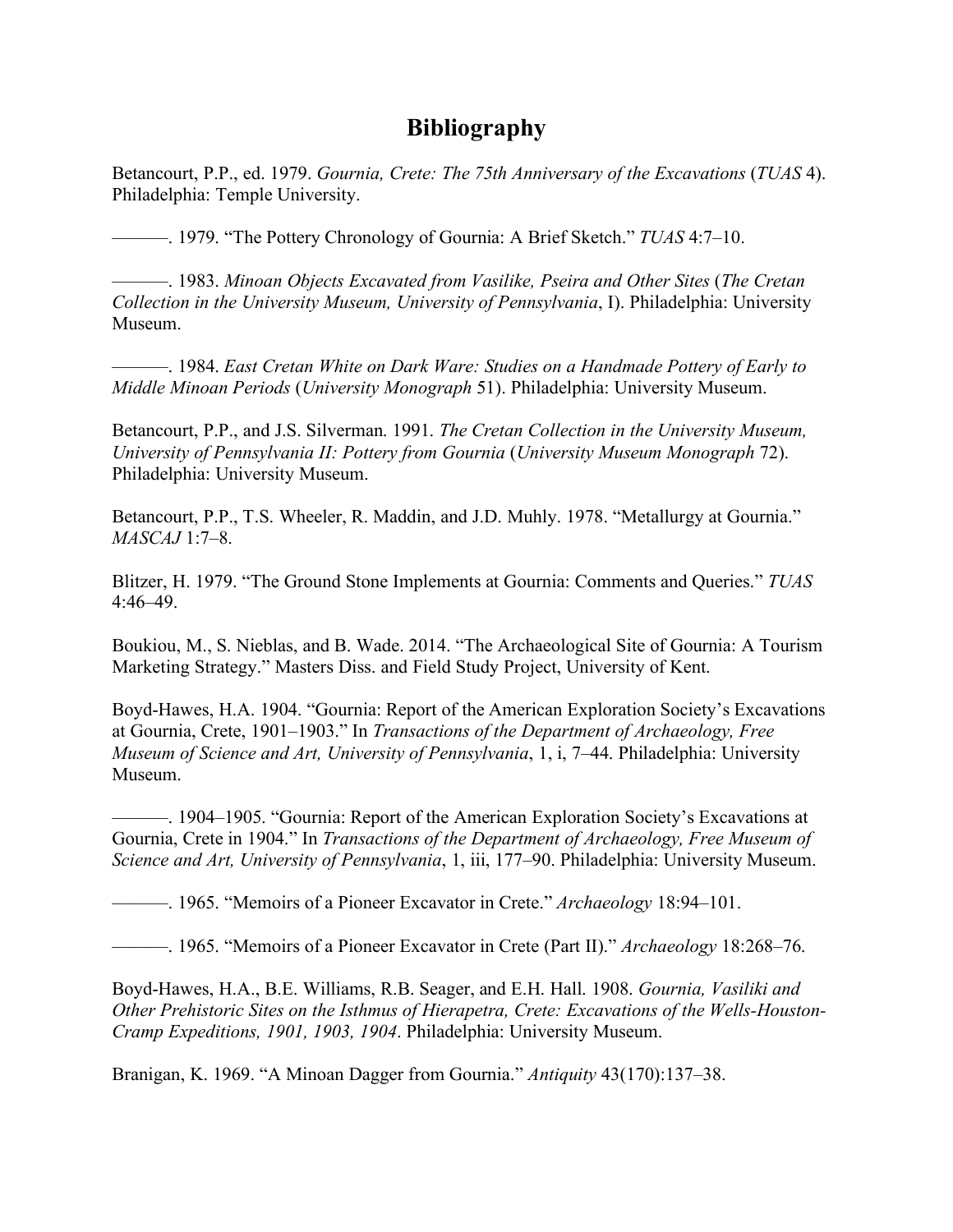Buell, D.M. 2009. "Urbanism and the Knossian State: A View from Three Regions." Paper presented at the Society for American Archaeology Annual Meeting, Atlanta, Georgia, April 2009.

———. 2011. "Minoan Cityscapes: Urban Planning in Neopalatial Society." Paper presented at the Minoan Archaeology: Challenges and Perspectives for the 21st Century Conference, Heidelberg, Germany, March 2011.

———. 2011. "Some Preliminary Thoughts on a New Building Excavated at Gournia, Summer 2010." Paper presented at the INSTAP Study Center for East Crete, Pacheia Ammos, Greece, June 2011.

———. 2012. "New Light on the Late Minoan IB City of Gournia." Paper presented at the Archaeological Institute of America 113th Annual Meeting, Philadelphia, Pennsylvania, 5–8 January 2012.

———. 2012." (Re)Constructing Identity in Neopalatial Crete: City-Planning and Meaning." Paper presented at the 2012 Colloquium on Architectural Studies in the Memory of Professor Frederick E. Winter (CIG), Italian School, Athens, Greece, June 2012.

———. 2014. "Excavating a Minoan Town: The Gournia Excavation Project 2010–2014." Paper presented at Lehigh University, 26 September 2014.

Buell, D.M., K. Glowacki, L.V. Watrous, B. Kunkel, A. Chapin, T. Barnes, and R.A.K. Smith. "What's New at Gournia? The Gournia Excavation Project, 2010–Present." Colloquium at the Archaeological Institute of America 119th Annual Meeting, 4–7 January 2018.

Buell, D.M., and J.C. McEnroe. 2015. "Community Buildings/Building Community at Gournia." Paper presented at the conference *From Static Data to Dynamic Processes: New Perspectives on Minoan Architecture and Urbanism*, University of Toronto, 5–7 January 2015.

———. 2015. "Where was the Protopalatial Palace at Gournia?," Paper presented at the Archaeological Institute of America 116th Annual Meeting, 8–11 January 2015.

———. 2017. "Community Building/ Building Community at Gournia." In *Minoan Architecture and Urbanism: New Perspectives on the Ancient Built Environment*, edited by Q. Letesson and C. Knappett, 204–227. Oxford: Oxford University.

———. 2018. "Gournia: A Case Study of Population Mobility in the Bronze Age Town and Mirabello Region." In *Proceedings of the 12th International Congress of Cretan Studies*, 3–19. Heraklion: Society of Cretan Historical Studies.

*———.* 2019*.* "Architecture and Memory at Gournia: Meaningful Places at Gournia." In *MNHMH/MNEME: Past and Memory in the Aegean Bronze Age* (*Aegaeum* 43), edited by R. Laffineur, I. Caloi, F.M. Carinchi, and E. Borgna, 49–58. Leuven-Liege: Peeters.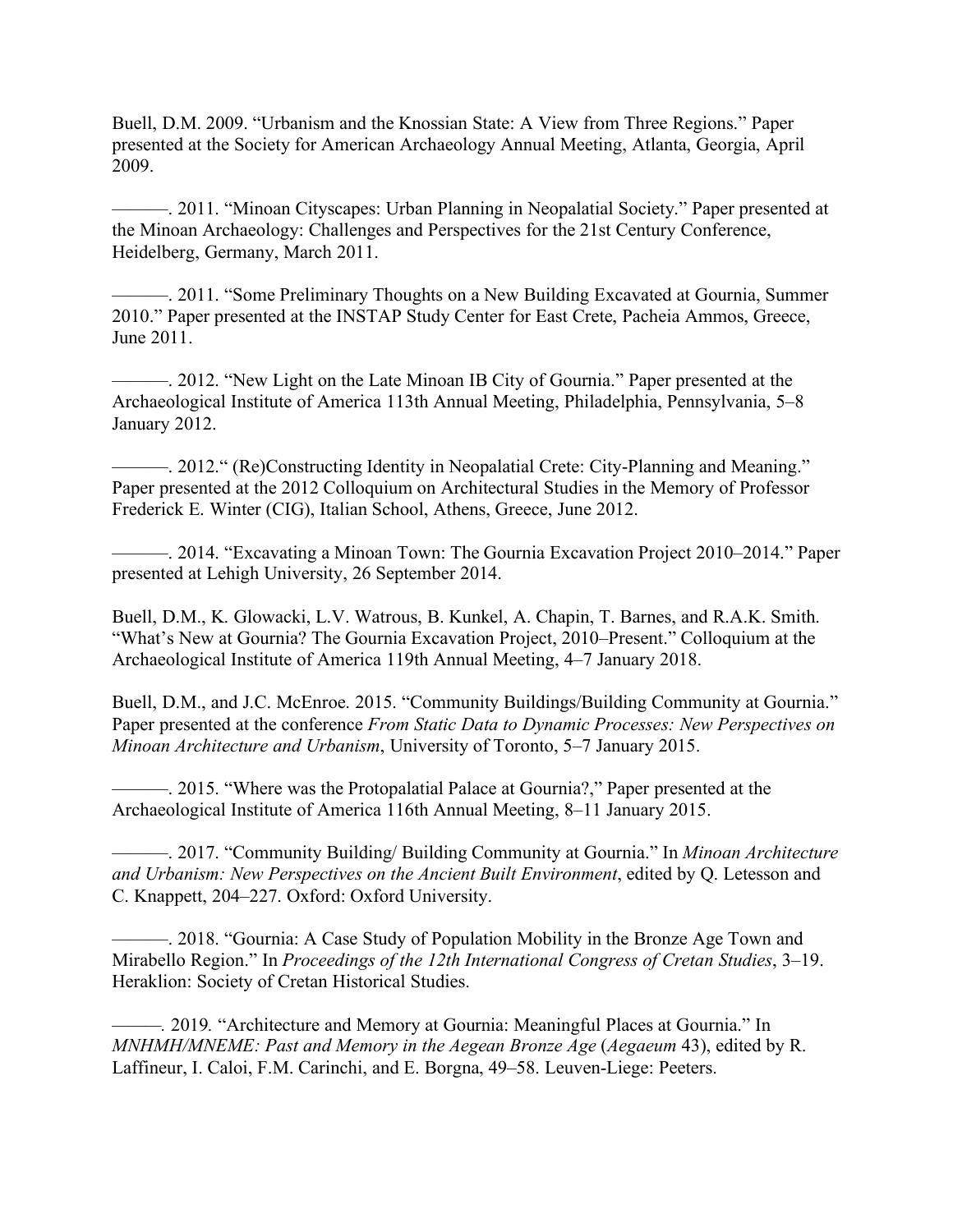———. At Press. "Addressing Disruption: A Contextual Study of the Ashlar Masonry at Gournia." In *Ashlar: Exploring the Material of Cut-stone Masonry in the Eastern Mediterranean Bronze Age*, edited by M. Devolder and I. Kreimermann. Louvain-la-Neuve: University of Louvain.

Buell, D.M., J.C. McEnroe, J. Botero, and R. Bieńkowski. 2019. "Recent Architectural Studies at Gournia in East Crete, 2011–2015." In *New Directions and Paradigms for the Study of Greek Architecture*, edited by P. Sapirstein and D. Scahill, 123–134. Leiden: Brill.

Cadogan, G. 1992. "Gournia." In *The Aerial Atlas of Ancient Crete*, edited by J.W. Myers, E.E. Myers, and G. Cadogan, 104–111. Berkeley: University of California.

Chapin, A.P. 2018. "It's a Plasterpiece! The Neopalatial Plasters of Gournia." *Kentro* 21:14–16.

Damiani-Indelicato, S. 1984. "Gournia, citéminoenne." In *Aux origins de l'hellénisme*: *Festschrift H. van Effenterre,* 47–54. Paris: Publications de la Sorbonne.

Davis, E. 1979. "The Silver Kantharos from Gournia." *TUAS* 4:34–45.

Devolder, M. 2012. "Labour Costs and Neopalatial Architecture: A Study of the Buildings at Klimataria-Manares and Achladia and the Palace at Gournia." In *Minoan Realities: Approaches to Images, Architecture, and Society in the Aegean Bronze Age*, edited by D. Panagiotopoulos and U. Günkel-Maschek, 165–179. Louvain-la-Neuve: Presses universitaires de Louvain.

Dysart, M. 2013. "Ovis/Capra: It's What's for Dinner. Preliminary Analysis of Faunal Material from a Minoan Settlement." *Chronika* 3: 47–54.

Eliopoulos, T. 2004. "Gournia, Vronda, Kavousi, Kephala Vasilikis: A Triad of Interrelated Shrines of the Expiring Minoan Age on the Isthmus of Ierapetra." In *Crete beyond the Palaces*: *Proceedings of the Crete 2000 Conference* (*Prehistory Monographs* 10), 81–90. Philadelphia: INSTAP Academic Press.

Fotou, V. 1993. *New Light on Gournia: Unknown Documents of the Excavation at Gournia and Other Sites on the Isthmus of Ierapetra by Harriet Ann Boyd* (*Aegaeum* 9). Liège: Aegaeum.

———. 1995. "Unknown Documents of the Excavation at Gournia and Other Sites on the Isthmus of Ierapetra by Harriet Ann Boyd." In *Pepragmena tou Z'Diethnous Kritologikou Synedriou*, Vol. A1. *Tmima Archaiologiko*, edited by N.E. Papadogiannakis, 341–348. Rethymno: Iera Mitropolis Rethymnis & Aulopotamou.

Georgiou, H.S. 1973. "Minoan 'Fireboxes' from Gournia." *Expedition* 15(4):7–14.

Graham, J.W. 1968. "The Cretan Palace: Sixty-Seven Years of Exploration." In *A Land Called Crete: A Symposium in Memory of Harriet Boyd Hawes, 1871–1945*, 17–44. Northampton, Mass.: Smith College.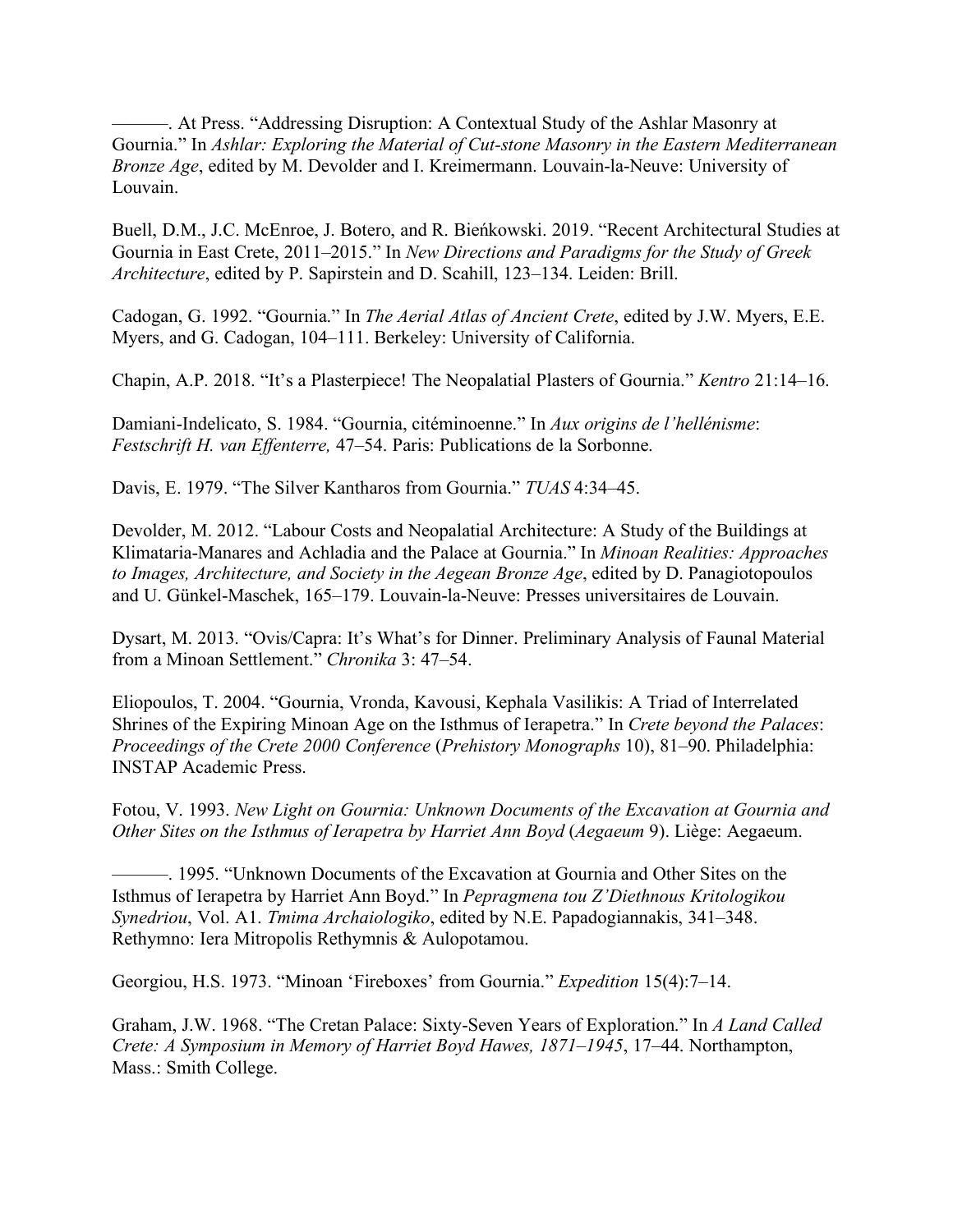Guimlia-Mair, A., S.C. Ferrence, and P.P. Betancourt. 2015. "Metallurgy of the Copper-Based Objects from Gournia, East Crete." In *Archaeometallurgy in Europe III: Proceedings of the 3rd International Conference Deutsches Bergbau-Museum Bochum June 29–July 1, 2011* (*Beiheft* 26), edited by A. Hauptmann and D. Modarressi-Tehrani, 145–154. Bochum: Deutsches Bergbau-Museum.

Hall, E. 1905. "Early Painted Pottery from Gournia, Crete." In *Transactions of the Departmen*t *of Archaeology, University of Pennsylvania* 1(3):191–206.

———. 1912. *Excavations in East Crete: Sphoungaras*. Philadelphia: University Museum.

Harrison. L. 2012. "The Emergence of Sociopolitical Complexity at Gournia: Local and Regional Perspectives." *Chronika* 2:22–30.

Henriksson, G., and M. Blomberg. 2009. "Solar Orientations of Bronze Age Shrines in Gournia Crete." In *Cosmology Across Cultures: Proceedings of a Workshop Held at Parquedelas Ciencias, Granada, Spain, 8–12 September 2008*, edited by J. Rubiño-Martin, 430–435. San Francisco: Astronomical Society of the Pacific.

Hirsch, E.S. 1975. "Infrared Photography and Archaeology: Painted Floors at Gournia." *Archaeology* 28:260–266.

Hood, S. 1989. "A Baetyl at Gournia?" *Ariadni* 5:17–21.

Kriga, D. 2015. "Μια νέα ματιά στα κεραμικά ευρήματα παλαιάς ανασκαφής στον λόφο των Γουρνιών: Τα εισηγμένα ΥΜ ΙΑ ρυτά των Γουρνιών στο Ακρωτήρι Θήρας." In *Αρχαιολογικο Εργο Κρητησ 3 Πρακτικάτης 3ης Συνάντησης Ρέθυμνο, 5–8 Δεκεμβρίου 2013*, edited by P. Karanastasi, A. Tzigounaki, and C. Tsigonaki, 539–548. Rethymno: University of Crete.

Lorenzon, M. At Press. "Minoan Mudbricks: Earth and Fire in Bronze Age Crete." In *Earthen Construction Technology: Proceedings of the Session IV-5 of the XVIII UISPP Congress, Paris, June 2018*, edited by A. Daneels and M. Torres Freixa. UISPP Publication.

Müller, K. 2013. *Gournia: Ein urbanes Zentrum der Spätbronzezeit*. Berlin: Logos.

Niemeier, W.-D. 1979. "The Master of the Gournia Octopus Stirrup Jar and a Late Minoan IA Pottery Workshop at Gournia Exporting to Thera." *TUAS* 4:18–26.

———. 1980. "Die Katastrophe von Thera und die spatminoische Chronologie." *JdI* 95:1–76.

Oelmann, F. 1912. "Ein achäisches Herrenhaus auf Kreta." *JdI* 27:38–51.

Romano, D.G. 2003. "Minoan Surveyors and Town Planning at Gournia. Metron: Measuring the Aegean Bronze Age." In *Proceedings of the 9th International Aegean Conference, New Haven, Yale University, 18–21 April 2002* (*Aegaeum* 24), edited by K. Foster and R. Laffineur, 247–256. Liege: Université de Liège.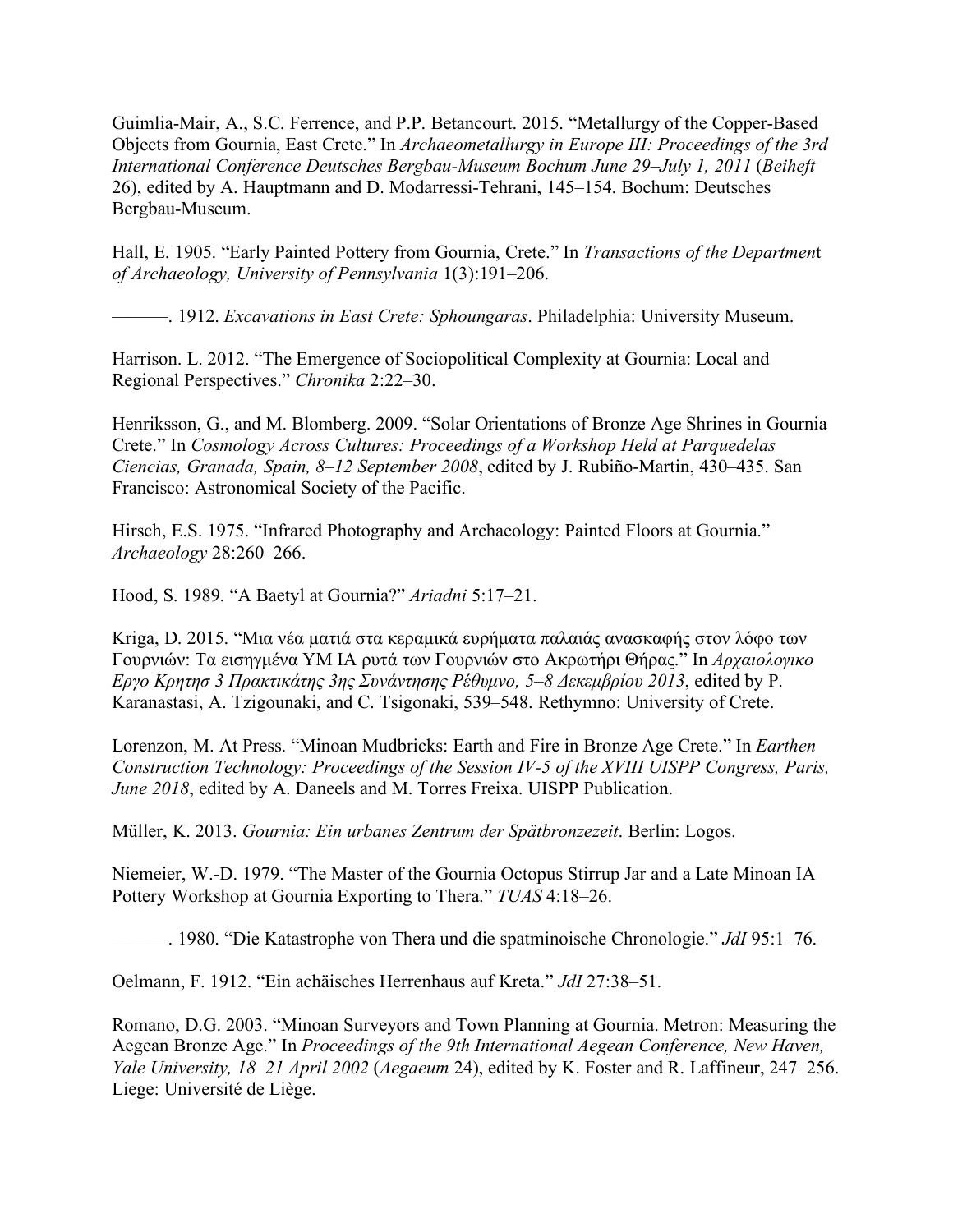Romano, D.G., D. Arbittier, O. Tolba, N.L. Stapp, and A. Insua. 2003. "The Use of GIS and Remote Sensing in the Study of Minoan Town Planning at Gournia." In *CAA 2002: The Digital Heritage of Archaeology. Computer Applications and Quantitative Methods in Archaeology: Proceedings of the 30th Conference, Heraklion, Crete, April 2002*, edited by M. Doerr and A. Sarris, 155–160. Athens: Hellenic Ministry of Culture.

Russel, P. 1979. "The Date of the Gournia Shrine." *TUAS* 4:27–33.

Rutkowski, B. 1987. "Das Stadtheiligtum von Gournia." In *Ägäis-Kolloquium. Schriften des deutschen Archäologen-Verbandes IX. Papers from the Colloquium on Aegean Prehistory, Held in Mannheim, 20–22 February, 1986*, 58–62. Mannheim: Deutscher Archäologen-Verband.

Rutkowski, B., and K. Nowicki. 1988. "Some Observations on the Gournia Archaeological Reservation (Crete, Greece)." In *The Engineering Geology of Ancient Works, Monuments and Historical Sites: Preservation and Protection. Proceedings of an International Symposium Organized by the Greek National Group of IAEG, Athens, 19–23 September 1988*, edited by P. Marinos and G. Koukis, 1479–1484. Rotterdam: A.A. Balkema.

Silverman, J.S. 1974. "A Lost Notebook from the Excavations at Gournia, Crete." *Expedition* 17:11–20.

———. 1978. *The Gournia Collection in the University Museum*. Ph.D. diss., University of Pennsylvania.

———. 1979. "Excavating at Gournia, 1901–1904." *TUAS* 4:2–6.

Smith, R.A.K., and A.M. Wagner. 2014. "Breaking Ground: Founding and Feasting at Minoan Gournia." Paper presented for *Classics Research Seminar Series*, Brock University.

———. 2014. "Breaking Ground: Founding and Feasting at Minoan Gournia." Poster presented at *Brock Research Day*, Brock University.

———. 2014. "Breaking Ground: Founding and Feasting at Minoan Gournia." Poster presented at *Mapping New Knowledges*, Brock University.

———. 2015. "Breaking Ground: Founding and Feasting at Minoan Gournia." Poster presented at the Archaeological Institute of America Annual Meeting, New Orleans, LA, January 8–11, 2015.

Soles, J. 1973. *The Gournia House Tombs: A Study of the Architecture, Chronology, and Use of the Built Rectangular Tombs of Crete*. Ph.D. diss., University of Pennsylvania.

———. 1979. "The Early Gournia Town." *AJA* 83:149–167.

———. 1979. "Towards a Reconstruction of the Palace at Gournia." *TUAS* 4:11–17.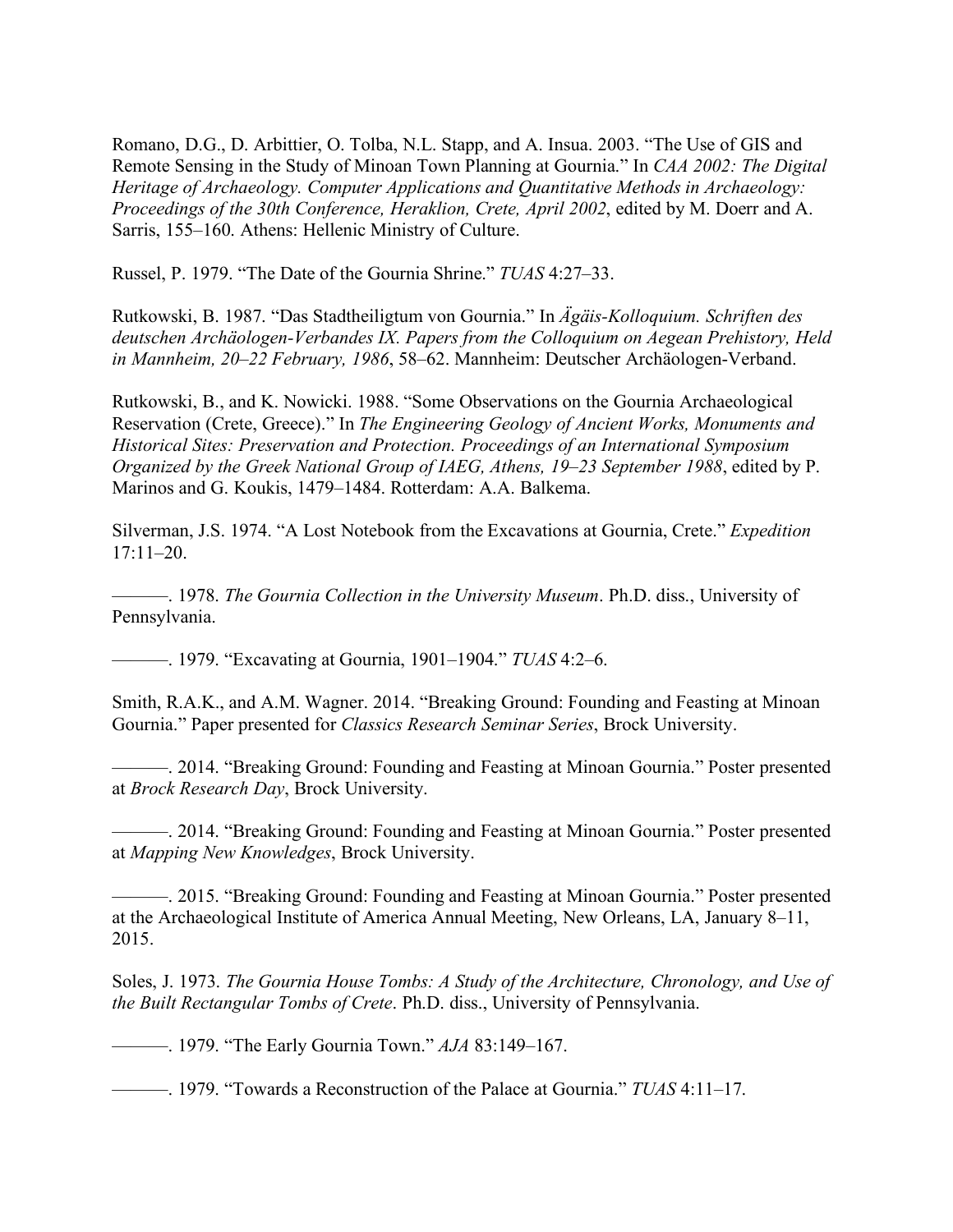———. 1991. "The Gournia Palace." *AJA* 95:17–78.

———. 1992. *The Prepalatial Cemeteries at Mochlos and Gournia and the House Tombs of Bronze Age Crete* (*Hesperia* Suppl. *24*). Princeton: The American School of Classical Studies at Athens.

———. 2002. "A Central Court at Gournia." In *Monuments of Minos: Rethinking the Minoan Palaces. Proceedings of the International Workshop 'Crete of the Hundred Palace?,' Université Catholique de Louvain-la-Neuve, 14–15 December 2001* (*Aegaeum* 23), edited by J. Driessen, I. Schoep, and R. Laffineur, 123–142. Liege: Université de Liège.

Strid, K. 2015. "Building Communities/Expanding Opportunities." Paper presented at the National Council on Education for the Ceramic Arts Biennial Conference, Providence, Rhode Island, 26 March 2015.

Thompson, J.G. 1995. "Was Bull Vaulting Possible at Gournia?" *ArchNews* 20:17–20.

Van Wamel, W.A., and J.J. Gast. 1994. "Analysis of Tilting at Gournia (Crete) by the Representative Block Method: A Geological-Archaeology Technique to Analyse Historical Tilting." *Archaeometry* 36(1):131–139.

Vavouranakis, G. 2006. "Burials and the Landscapes of Gournia, Crete, in the Bronze Age." In *Space and Spatial Analysis in Archaeology*, edited by E. Robertson, J. Seibert, D. Fernandez, and M. Zender, 233–242. Calgary: University of Calgary.

Warren, P. 1999. "LM IA: Knossos, Thera, Gournia." In *Meletemata: Studies in Aegean Archaeology Presented to Malcolm H. Wiener as He Enters His 65th Year*. Vol. III, edited by P.P. Betancourt, V. Karageorghis, R. Laffineur, and W.-D. Niemeier, eds., 893–903. Liege: Université de Liège.

Watrous, L.V. 1993. "Gournia Again: Focus of Exploration." *Newsletter of the American School of Classical Studies at Athens* 32: 1, 3.

———. 1993. "The Gournia Project: The 1992 Field Season." Paper presented at the Institute of Fine Art, NYU, Aegean Symposium, January 1993.

———. 1994. "The Gournia Project 1992–1994." Paper presented at the AIA of Western New York, December1994.

———. 1994. "The Gournia Survey Project: A Preliminary Report on the 1992–1994 Seasons." Paper presented at the Archaeological Institute of American 96th Annual Meeting, Atlanta, Georgia, December 1994.

———. 1994. "H Ellenikh-Amerikanikh Ereuna sthn perioch twn Gourniwn sthn Anatolikh Krhth." Paper presented at the University of Rethymno, October 1994.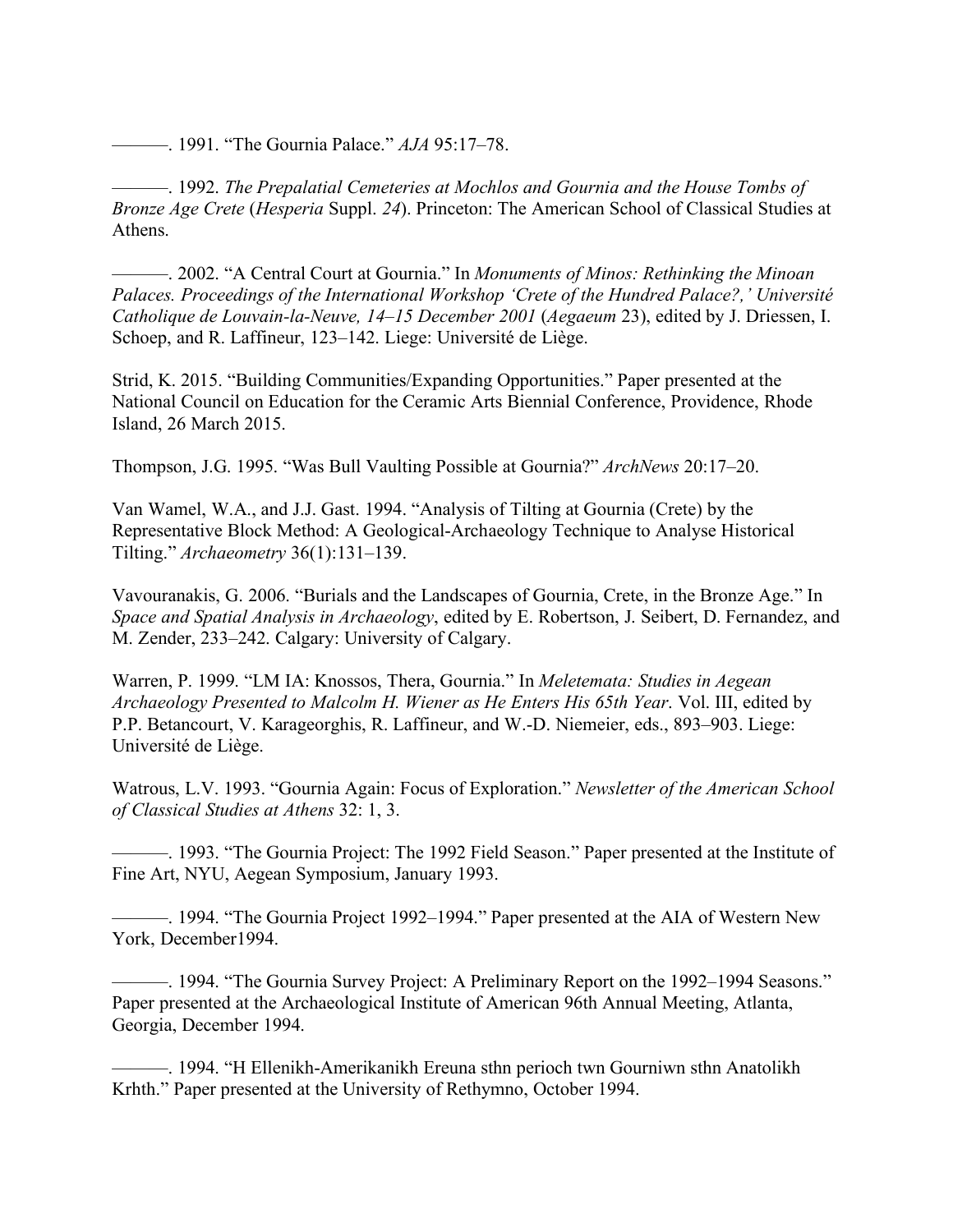———. 1996. "Daily Life in the Gournia Region of Crete: Economy and Society." Paper presented at H'Dieqnou Krhtologiko Sunedrio, Heraklion, Crete, 10 September 1996.

———. 2000. "Economy and Society in the Gournia Region of Crete." *Pepragmena H'Dieqnou Krhtologikou Syndreiou* 3:471–484.

———. 2000. "Gournia, Pachyammos, Lasithi and Mesara Surveys." In *One Hundred Years of American Archaeological Work on Crete*, edited by J.D. Muhly and E. Sikla, 126–135. Athens: American School of Classical Studies at Athens.

———. 2000. "The Countryside of Gournia." Paper presented at the 'Crete 2000' conference held by the American School of Classical Studies at Athens, 10–13 July 2000.

-. 2001. "Gournia: A Regional Commercial Center." Paper presented at the Twelfth Annual Archaeological Symposium, Brock University, St. Catharines, Canada, March 2001.

———. 2001. "Gournia in Late Minoan IA: Implications for Linear A and B." Paper presented at Cambridge University, Archaeology Working Group, Cambridge, England, 4 May 2001.

———. 2001. "The Organization of Craft Production at the Site of Gournia and its Implications for Aegean Society." Paper presented at the Archaeological Institute of America 103rd Annual Meeting, San Diego, California, January 2001.

———. 2006. "A Tale of Six Harbors—Kommos, Poros, Amnissos, Gournia, Mochlos and Zakros." Paper presented at the Gold Metal Colloquium, Archaeological Institute of America 108th Annual Meeting, Montreal, Canada, January 2006.

———. 2007. "How Was the Palace at Gournia Established? Minoan State Formation in the Mirabello Region of East Crete." Paper presented at the Archaeological Institute of America 109th Annual Meeting, Chicago, Illinois, 3–6 January 2007.

———. 2008. "Secondary State Formation on Crete: The Mirabello Region during the Bronze Age." Paper presented at the INSTAP Study Center for East Crete, Pacheia Ammos, Greece, June 2008.

———. 2010. "The Coastal Town at Gournia: Fortification Walls and Towers, Street, Dam and Agricultural Terraces." Paper presented at the Archaeological Institute of America 111th Annual Meeting, Anaheim, California, 6–9 January 2010.

———. 2010. "The Harbor of Gournia: Fieldwork in 2008–2009." *Kentro* 13:12–14.

———. 2011. "Excavations at Gournia." *Akoue. Newsletter of the American School of Classical Studies at Athens* 64:7–8.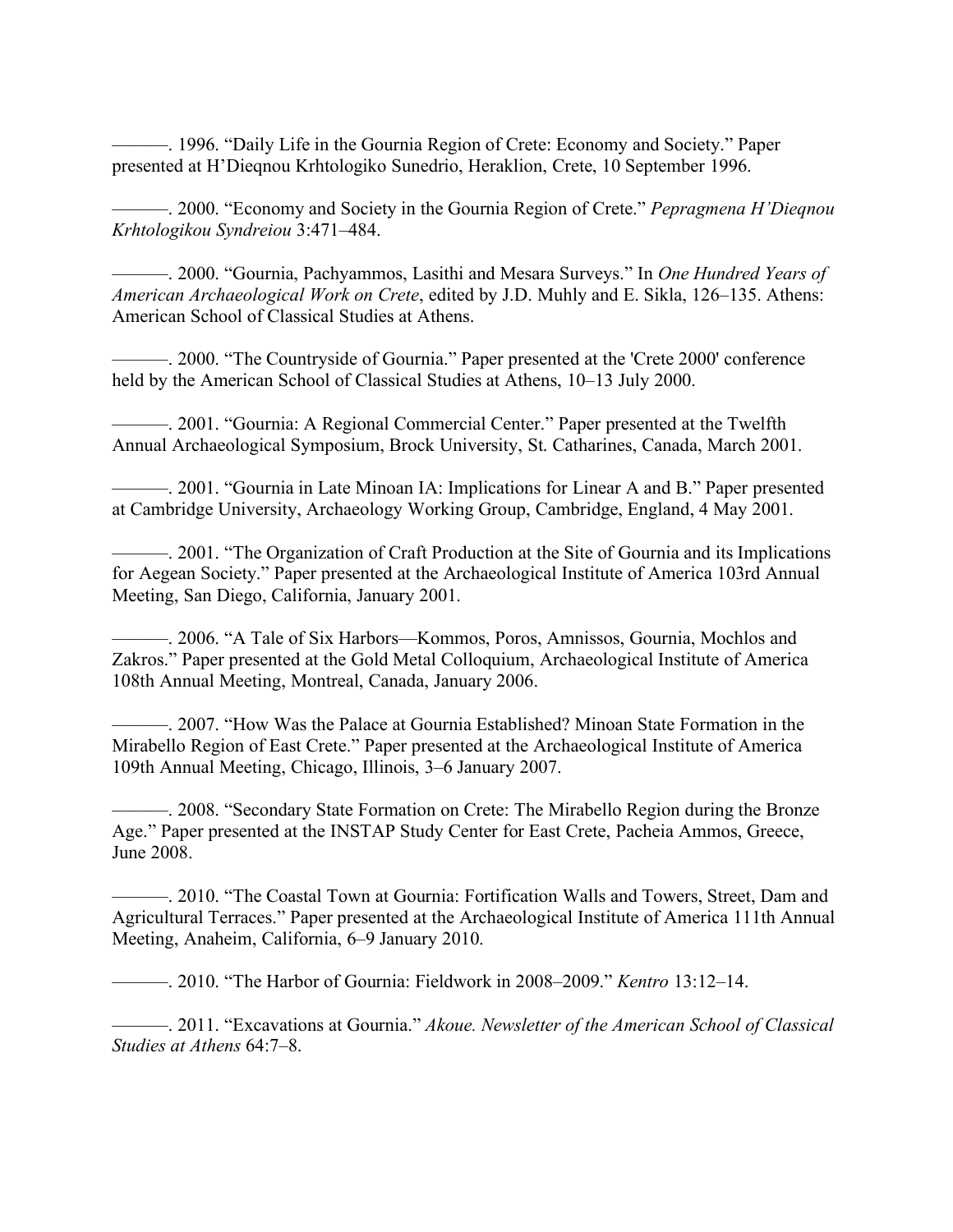———. 2012. *An Archaeological Survey of the Gournia Landscape: A Regional History of the Mirabello Bay, Crete, in Antiquity*, Philadelphia: INSTAP Academic Press.

———. 2012. "An Overview of Secondary State Formation on Crete: The Mirabello Region during the Bronze Age." In *Studies in Honor of Costis Davaras (Prehistory Monographs* 36), edited by E. Mantzourani and P.P. Betancourt, 273–282. Philadelphia: INSTAP Academic Press.

———. 2012. "Excavations at Gournia, 2010–2011." Paper presented at the Archaeological Institute of America 113th Annual Meeting, Philadelphia, Pennsylvania, 5–8 January 2012.

———. 2012. "The Harbor Complex at Gournia." *AJA* 116:521–542.

Watrous, L.V., and H. Blitzer. 1995. "The Gournia Survey Project: A Preliminary Report on the 1992–1994 Field Seasons." *AJA* 99:313.

———. 1999. "The Region of Gournia in the Neopalatial Period." In *Meletemata: Studies in Aegean Archaeology Presented to Malcolm H. Wiener as He Enters His 65th Year*. Vol. III, edited by P.P. Betancourt, V. Karageorghis, R. Laffineur, and W.-D. Niemeier, 905–909. Liege: Université de Liège.

Watrous, L.V., H. Blitzer, D. Haggis, and E. Zangger. 2000. "Economy and Society in the Gournia Region of Crete: A Preliminary Report on the 1992–1994 Field Seasons of the Gournia Project." In *Πεπραγμενατου Η' Διεθνους Κρητολογικου Συνεδριου, Ηράκλειο 9–14 Σεπτεμβρίου 1996*, Vol. A3, 471–483. Heraklion: Hetairia Kretikon Istorikon Meleton.

Watrous, L.V., and D.M. Buell. 2010. "Gournia 2008–2009: Revealing a Minoan Town on the Aegean Coast" Paper presented at Ontario Aegean Day, the Royal Ontario Museum, Toronto, Canada, 6 March 2010.

———. 2013. "The Excavations at Gournia 2010–2012." Paper presented for *Minoan Seminar*, Pacheia Ammos, Crete, 27 June 2013.

Watrous, L.V., D.M. Buell, J.C. McEnroe, J.G. Younger, L.A. Turner, B.S. Kunkel, K. Glowacki, S. Gallimore, A. Smith, P.A. Pantou, A. Chapin, and E. Margaritis. 2015. "Excavations at Gournia, 2010–2012." *Hesperia* 84(3):397–465.

Watrous, L.V., and K. Davaras. 1997. "Amerikaniki Scholi Klasikon Spoudon: Gournia." *ArchDelt* 47:607–608.

Watrous, L.V., and A. Heimroth. 2011. "Household Industries of Late Minoan IB Gournia and the Socioeconomic Status of the Town." In *ΣΤΕΓΑ: The Archaeology of Houses and Households in Ancient Crete* (*Hesperia* Suppl. 44), edited by K. Glowacki and N. Vogeikoff-Brogan, 199– 212. Princeton: The American School of Classical Studies at Athens.